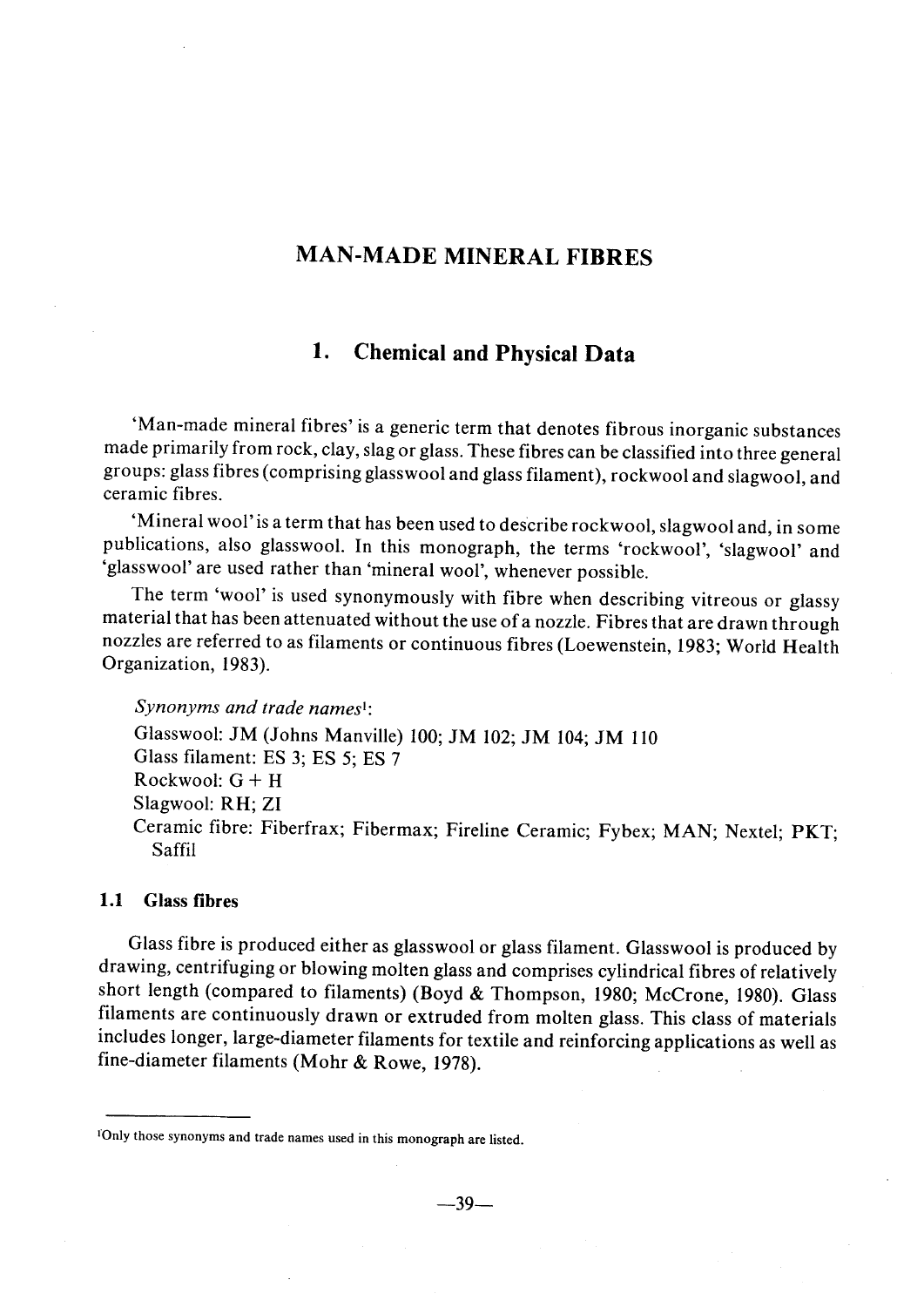#### 40 IARC MONOGRAPHS VOLUME 43

ln the production of glass fibres, finely-powdered sand is used as the major source of silica, and kaolin clay and synthetic aluminium oxides are the most common sources of aluminium. Boric oxide is introduced primarily from colemanite (a natural calcium borate), boric acid and boric acid anhydride. Powdered dolomite  $\lceil \text{CaMg(CO)}_3 \rceil$  or burnt dolomite (MgO.CaO) is used to introduce magnesium oxide (magnesia) and calcium oxide. Uncalcined and calcined limestone are used as magnesia-free sources of calcium oxide. Fluorspar  $(CaF<sub>2</sub>)$  is used to introduce fluoride. Sodium sulphate is added to the glass mixture as a firing agent and to assist in dissolving residual grains of sand. Iron oxide ( $Fe<sub>2</sub>O<sub>3</sub>$ ) may be added to assist the fibre-drawing process (Loewenstein, 1983; Harben & Bates, 1984).

Compositions of some types of glass used in fibre manufacture are shown in Table 1.

| Component                      | Glass type |     |      |       |               |       |  |  |  |  |  |
|--------------------------------|------------|-----|------|-------|---------------|-------|--|--|--|--|--|
|                                | E          | C   | A    | S     | Cemfil        | AR    |  |  |  |  |  |
| SiO <sub>2</sub>               | 55.2       | 65  | 72.0 | 65.0  | 71            | 60.7  |  |  |  |  |  |
| Al <sub>2</sub> O <sub>3</sub> | 14.8       | 4   | 2.5  | 25.0  |               |       |  |  |  |  |  |
| CaO                            | 18.7       | 14  | 9.0  |       |               |       |  |  |  |  |  |
| MgO                            | 3.3        | 3   | 0.9  | 10.0  |               |       |  |  |  |  |  |
| $B_2O_3$                       | 7.3        | 5   | 0.5  |       |               |       |  |  |  |  |  |
| Na <sub>2</sub> O              | 0.3        | 8.5 | 12.5 |       | $\mathbf{11}$ | 14.5  |  |  |  |  |  |
| $K_2O$                         | 0.2        |     | 1.5  |       |               | 2.0   |  |  |  |  |  |
| ZrO <sub>2</sub>               |            |     |      |       | 16            | 21.5  |  |  |  |  |  |
| Li <sub>2</sub> O              |            |     |      |       |               | 1.3   |  |  |  |  |  |
| $F_2^c$                        | 0.3        |     |      |       |               |       |  |  |  |  |  |
| Fe <sub>2</sub> O <sub>3</sub> | 0.3        | 0.3 | 0.5  | trace | trace         | trace |  |  |  |  |  |

Table 1. Composition (% by weight) of glasses<sup>*a*</sup> used in fibre manufacture<sup>*b*</sup>

 ${}^{\prime}E$ , electrical fibre component; C, chemical glass (used in, e.g., surfacing mats for corrosion resistance); A, common soda lime type; S, high-strength, high-modulus (for high-performance structures); AR, alkali resistant (for reinforcement of concrete)

 $b_{\text{From Loewenstein}}$  (1983)

 $c<sub>F</sub>$ luorine present in glass presumably as fluorides

'E' glass was first developed for electrical applications, but currently over 99% of aH continuous filament produced is of this type. 'E' glass is generally not defined by composition, but rather by its electrical properties, which are related to its low alkali oxide content (less than  $1\%$  sodium, potassium or lithium oxide) (Loewenstein, 1983). 'E' glass is insoluble in hydrochloric acid (Miller, 1975).

'c' glass is characteristic of the glass types used to produce glasswool. It is chemicaHy resistant and is also used in composites that come into contact with mineral acids and as a reinforcement material in bituminous roofing sheet (Loewenstein, 1983).

'A' glass, produced from inexpensive glass scrap, is a soda-lime-silica glass. It currently represents an insignificant proportion of world fibre production (Loewenstein, 1983) and is used only in glass fibre insulation (Watts, 1980).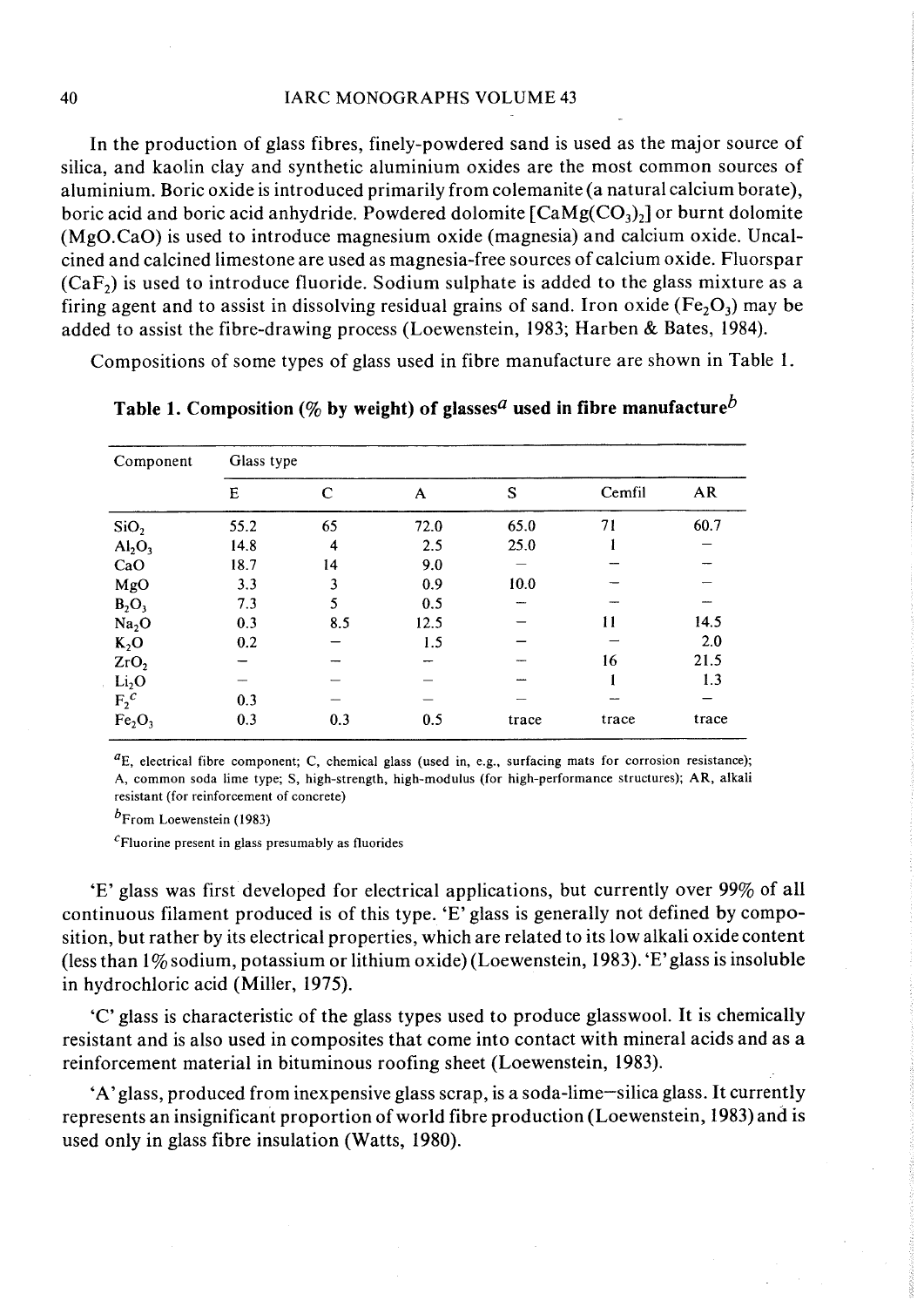'S' glass is a high-strength glass developed in about 1960 for applications such as rocket motor cases. Produced only in the USA, it is difficult and costly to make and is therefore limited to very sophisticated, high-technology use (Loewenstein, 1983).

'Cemfil' and 'AR' glass are used for cement reinforcement. These fibres, designed to impart strength and support, can reinforce 20–30 times their weight of cement (Loewenstein, 1983). 'Cemfil' and 'AR' glass differ in composition from other glasses by the inclusion of zirconium oxide, which provides the alkali-resistant property necessary for cement reinforcement but also renders the glass more difficult to process (Lee, 1983).

Table 2 presents the composition of some typical commercial glass fibres based on another classification of glass types (low alkali, lime-alumina borosilicate [I]; soda-lime borosilicate (II, III); soda-lime (IV); lime-free borosilicate (V); and high lead silicate (VI)).

| Component         | Glass type |              |      |      |      |      |  |  |  |  |
|-------------------|------------|--------------|------|------|------|------|--|--|--|--|
|                   | I          | $\mathbf{I}$ | III  | IV   | V    | VI   |  |  |  |  |
| SiO <sub>2</sub>  | 54.5       | 65.0         | 59.0 | 73.0 | 59.5 | 34.0 |  |  |  |  |
| $Al_2O_3$         | 14.5       | 4.0          | 4.5  | 2.0  | 5.0  | 3.0  |  |  |  |  |
| CaO               | 22.0       | 14.0         | 16.0 | 5.5  |      |      |  |  |  |  |
| MgO               |            | 3.0          | 5.5  | 3.5  |      |      |  |  |  |  |
| $B_2O_3$          | 8.5        | 5.5          | 3.5  |      | 7.0  |      |  |  |  |  |
| Na <sub>2</sub> O | 0.5        | 8.0          | 11.0 | 16.0 | 14.5 | 0.5  |  |  |  |  |
| $K_2O$            |            | 0.5          | 0.5  |      |      | 3.5  |  |  |  |  |
| ZrO <sub>2</sub>  |            |              |      |      | 4.0  |      |  |  |  |  |
| TiO <sub>2</sub>  |            |              |      |      | 8.0  |      |  |  |  |  |
| PbO               |            |              |      |      |      | 59.0 |  |  |  |  |
| $F^b$             |            |              |      |      | 2.0  |      |  |  |  |  |

Table 2. Composition  $(\%$  by weight) of some typical commercial glass fibres<sup> $a$ </sup>

 ${}^{a}$ From National Institute for Occupational Safety and Health (1977a)

 $<sup>b</sup>F$ luorine present in glass presumably as fluorides</sup>

Type IV is used very frequently in glass fibres. Table 3 presents some of the characteristics and physical properties of fibrous glass made from these six glass types (National Institute for Occupational Safety and Health, 1977a).

Glass filaments are primarily made from 'E' glass with the following typical composition (% by mass):  $SiO_2$ , 53.5-55.5; CaO, 21.0-24.0; Al<sub>2</sub>O<sub>3</sub>, 14.0; B<sub>2</sub>O<sub>3</sub>, 5.0-8.0; alkaline oxides, 0.5-1.5; CaF<sub>2</sub>, 0.0-0.8; MgO, 0-2; minor oxides, <1.0. Glass filaments exhibit the following properties: high tensile strength, dimensional stability, high heat resistance, resistance to chemical attack, high thermal conductivity, low moisture absorption, high dielectric strength and flame resistance. One type of glass filament has a softening point of 849 $^{\circ}$ C and a specific gravity of 2.63 g/cm<sup>3</sup> (PPG Industries, 1984).

 $\label{eq:2.1} \mathcal{L}(\mathcal{H}) = \mathcal{L}(\mathcal{H}) \mathcal{L}(\mathcal{H}) = \mathcal{L}(\mathcal{H}) \mathcal{L}(\mathcal{H}) = \mathcal{L}(\mathcal{H}) \mathcal{L}(\mathcal{H}) = \mathcal{L}(\mathcal{H}) \mathcal{L}(\mathcal{H})$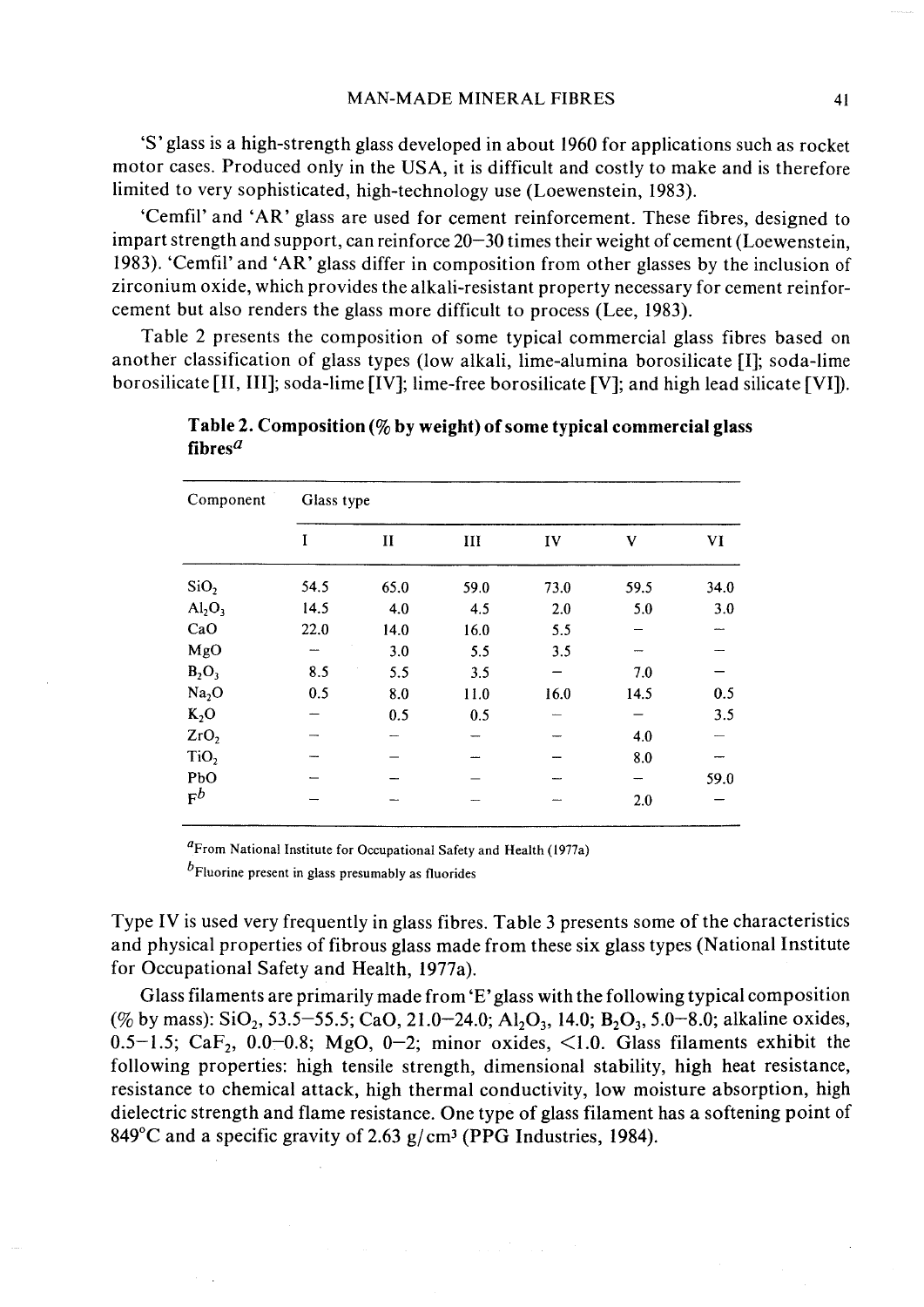| Glass<br>type | Form                    | Fibre diameter<br>range $(\mu m)$ | Specific gravity<br>$(g/cm^3)$ | Refractive<br>index |
|---------------|-------------------------|-----------------------------------|--------------------------------|---------------------|
| I             | Textiles, mats          | $6 - 9.5$                         | 2.596                          | 1.548               |
| $_{\rm II}$   | Mats<br>Textiles        | $10 - 15$<br>$6 - 9.5$            | 2.540                          | 1.541               |
| Ш             | Wool (coarse)           | $7.5 - 15$                        | 2.605                          | 1.549               |
| IV            | Packs (coarse)          | $115 - 250$                       | 2.465                          | 1.512               |
| V             | Wool, fine<br>ultrafine | $0.75 - 5$<br>$0.25 - 0.75$       | 2.568                          | 1.537               |
| VI            | Textiles                | $6 - 9.5$                         | 4.3                            |                     |

Table 3. Characteristics and physical properties of some commercial fibrous glass<sup> $a$ </sup>

GFrom National Institute for Occupational Safety and Health (1977a)

The fibre size of bulk fibrous glass is characterized by the nominal diameter (the median distribution of length-weighted diameters in random bulk samples of the product). Table 4 shows a system that is used to designate glass fibre materials by their nominal diameter ranges. Tables 5 gives the nominal fibre diameters and the types of binders used for a number of commercial products. The most common resins are phenol-formaldehyde and melamine-formaldehyde (Dement, 1975). More recent data suggest that somewhat lower nominal fibre sizes are associated with building insulation;  $3.75-7.5$   $\mu$ m for low-density products and up to 15  $\mu$ m for roof boards (Owens-Corning Fiberglas Corp., 1987).

| Fibre size<br>designation |       | Nominal diameter $(\mu m)$ | Fibre size  | Nominal diameter $(\mu m)$ |       |  |
|---------------------------|-------|----------------------------|-------------|----------------------------|-------|--|
|                           | Min   | Max                        | designation | Min                        | Max   |  |
| <b>AAAAA</b>              | 0.05  | 0.20                       | J           | 11.43                      | 12.70 |  |
| <b>AAAA</b>               | 0.20  | 0.50                       | K           | 12.70                      | 13.97 |  |
| <b>AAA</b>                | 0.50  | 0.75                       | L           | 13.97                      | 15.24 |  |
| AA                        | 0.75  | 1.50                       | M           | 15.24                      | 16.51 |  |
| A                         | 1.50  | 2.52                       | N           | 16.51                      | 17.78 |  |
| $\bf{B}$                  | 2.52  | 3.81                       | P           | 17.78                      | 19.05 |  |
| $\mathbf C$               | 3.81  | 5.08                       | Q           | 19.05                      | 20.32 |  |
| D                         | 5.08  | 6.35                       | $\mathbf R$ | 20.32                      | 21.58 |  |
| E                         | 6.35  | 7.62                       | S           | 21.58                      | 22.86 |  |
| F                         | 7.62  | 8.89                       | т           | 22.86                      | 24.13 |  |
| G                         | 8.89  | 10.12                      | U           | 24.13                      | 25.40 |  |
| H                         | 10.12 | 11.43                      |             |                            |       |  |

Table 4. US glass fibre size designations and associated diameters<sup> $a$ </sup>

 ${}^{a}$ From Corn (1979)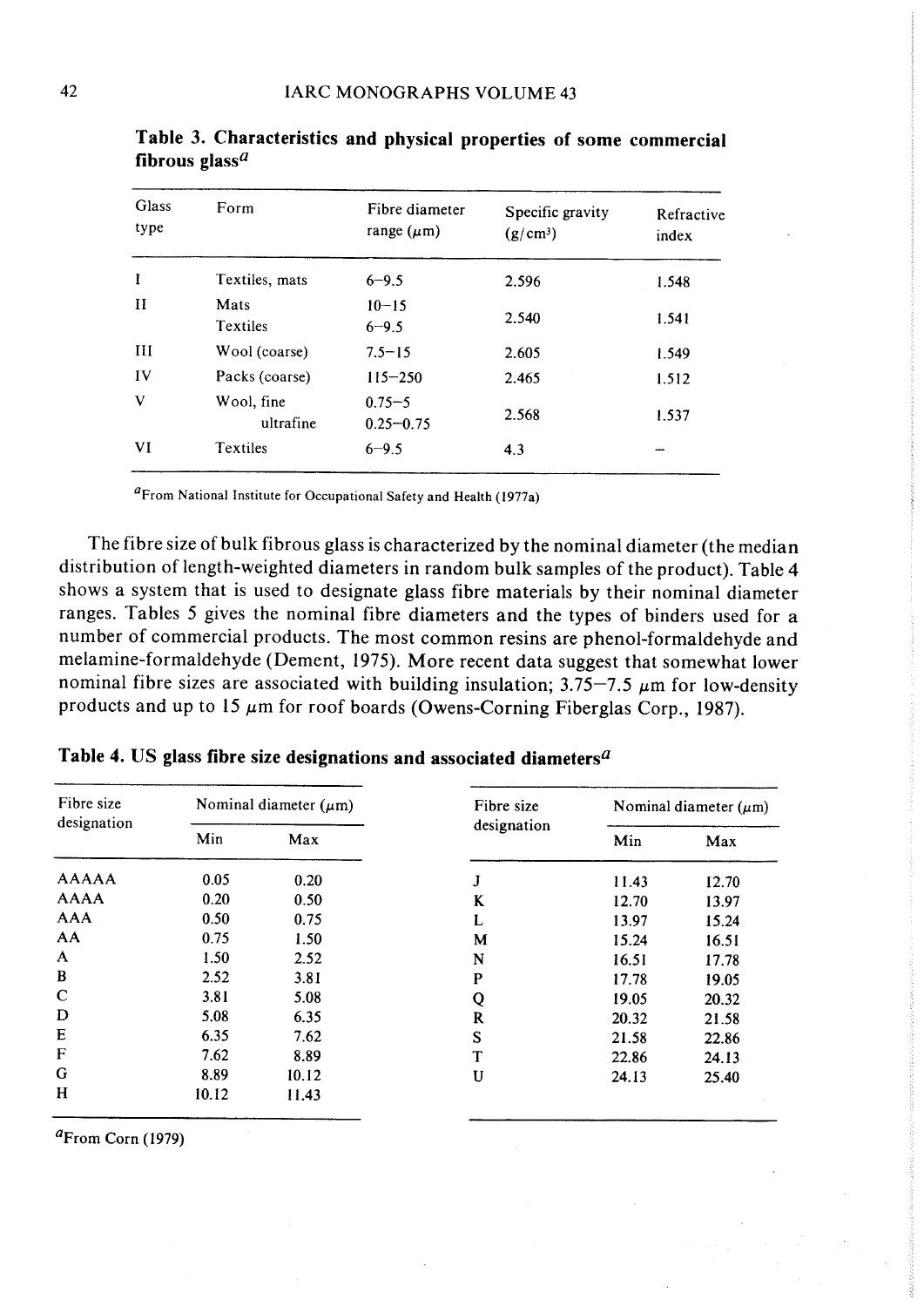| Product                                      | Nominal fibre<br>diameter $(\mu m)$ | Type of binder |
|----------------------------------------------|-------------------------------------|----------------|
| <i>Wool products</i>                         |                                     |                |
| General thermal insulation                   | $6 - 15$                            | Resin          |
| Moulded pipe insulation                      | $7 - 9$                             | Resin          |
| Lightweight aircraft insulation              | $1.0 - 1.5$                         | Resin          |
| High-temperature insulation and filter paper | $0.05 - 3.0$                        | Resin          |
| Textile products                             |                                     |                |
| Continuous filament electrical insulation    | $6 - 9.5$                           | Coatings       |
| 'Silver' type electrical insulation          | $7 - 9.5$                           | Lubricant      |
| Plastic reinforcing mat                      | $6 - 9.5$                           | Resin          |
| Wrap-on pipe insulation                      | 3.5                                 | Resin          |

Table 5. Nominal fibre diameters and binders for commercial fibrous glass products $a$ 

 ${}^{a}$ From Dement (1975)

Individual fibres in a given product have a range of diameters. The range is generally small for continuous filaments and much wider for wool-type fibres.

#### 1.2 Rockwool and slagwool

Rockwool and slagwool are produced by blowing, centrifuging or drawing molten rock or slag.

Rockwool is typically made from igneous rocks such as diabase, basalt and olivine, and carbonate rocks containing 40-60% calcium and magnesium carbonates (Mansmann et al., 1976; Fowler, 1980; World Health Organization, 1983). Rockwool remains in the glassy state because it is cooled so rapidly that it does not recrystallize. It dissolves in dilute hydrochloric acid (Miler, 1975).

Slagwool is made from the fused agglomerate by-products of certain metal smelting processes (Mansmann et al., 1976; Fowler, 1980; World Health Organization, 1983) and its composition is thus a reflection of the range of components in the different slags used in the melt (Stettler et al., 1982). The properties of the fibre vary not only according to the sources of raw material but also from batch to batch. One typical composition  $(\%)$  is: SiO<sub>2</sub>, 41;  $\text{Al}_2\text{O}_3$ , 11; CaO, 35; MgO, 6; Fe<sub>2</sub>O<sub>3</sub>, 5; miscellaneous, 2 (some sulphur is present). Slagwool made from Alabama furnace slags had the following composition  $(\%)$ : SiO<sub>2</sub>, 33-36; Al<sub>2</sub>O<sub>3</sub>, 11 - 14; CaO, 35 - 42; MgO, 6 - 13; Fe, O<sub>3</sub>, 0 - 23; S, trace - 1.66. The absence of significant amounts of sodium and boron is typical of slagwool; it is essentially a calcium aluminium silicate with varying amounts of magnesium and iron, and is usually slightly soluble in hydrochloric acid (Miler, 1975).

The composition of some European and US rockwool and slagwool insulation materials is given in Table 6 (Mansmann et al., 1976; Owens-Corning Fiberglas Corp., 1987). The nominal diameters of rockwool and slagwool products are typically  $3-8 \mu m$  (Cherrie et al., 1986).

المواصل المستقبل المستقبل المستقبل المستقبل المستقبل المستقبل المستقبل المستقبل المستقبل المستقبل المستقبل المس<br>والمستقبل المستقبل المستقبل المستقبل المستقبل المستقبل المستقبل المستقبل المستقبل المستقبل المستقبل المستقبل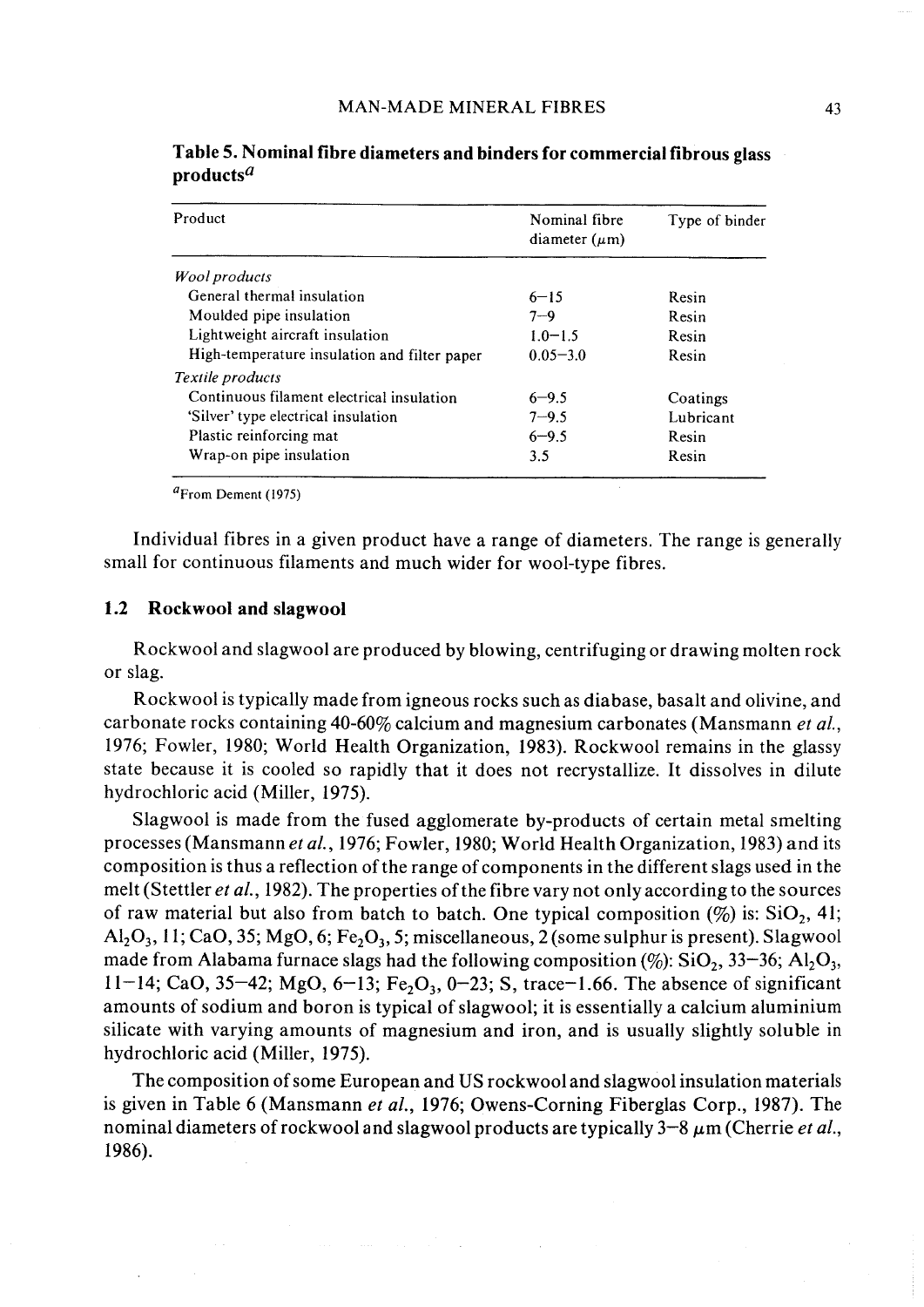| Component                      |              | Rockwool <sup>a</sup> |       |      | Slagwood <sup>a</sup> | Darkwood <sup>b</sup>                       |                        | Diabase or basalt fibres <sup>b</sup> |                                 |                            |
|--------------------------------|--------------|-----------------------|-------|------|-----------------------|---------------------------------------------|------------------------|---------------------------------------|---------------------------------|----------------------------|
|                                | $\mathbf{1}$ | $\overline{2}$        | 3     |      | $\overline{2}$        | <b>USG</b> Tacoma<br>dark steel<br>slagwool | Rockwool<br>industries | Gullfibre                             | Fibre in<br>low density<br>tile | German<br>basalt<br>fibres |
| SiO <sub>2</sub>               | 52.92        | 47.5                  | 45.54 | 41.0 | 40.58                 | 40.97                                       | 39.11                  | 42.92                                 | 46.94                           | 44.31                      |
| $Al_2O_3$                      | 6.52         | 13.0                  | 13.38 | 11.8 | 12.52                 | 5.09                                        | 7.44                   | 12.56                                 | 13.40                           | 12.53                      |
| MgO                            |              | —                     |       | ÷,   |                       | 7.54                                        | 8.92                   | 6.79                                  | 10.34                           | 10.49                      |
| CaO                            | 30.28        | 16.0                  | 10.80 | 40.0 | 37.50                 | 19.69                                       | 31.89                  | 29.65                                 | 16.85                           | 11.46                      |
| FeO                            | 1.01         | 7.0                   | 5.75  | 0.9  | 1.0                   | 21.10                                       | 8.97                   | 2.15                                  | 6.56                            | 11.07                      |
| TiO <sub>2</sub>               | 0.51         | 1.5                   | 1.99  | 0.4  | 0.44                  | 0.28                                        | 0.35                   | 2.47                                  | 1.83                            | 2.43                       |
| MnO                            | 0.06         | 0.5                   | 0.24  | 0.6  | 0.30                  | 0.06                                        | 0.47                   | 0.68                                  | 0.15                            | 0.20                       |
| Na <sub>2</sub> O              | 2.29         | 2.5                   | 2.52  | 0.2  | 1.45                  | 0.71                                        | 0.34                   | 1.24                                  | 2.34                            | 3.75                       |
| $K_2O$                         | 1.57         | 1.0                   | 1.36  | 0.4  | 0.30                  | 0.73                                        | 0.76                   | 0.67                                  | 0.87                            | 1.66                       |
| SO <sub>3</sub>                |              | --                    |       | --   |                       | 3.29                                        | 0.46                   | 0.46                                  | 0.04                            | ∽                          |
| $P_2O_5$                       | 0.15         | -                     | 0.06  | 0.3  | 0.21                  | 0.29                                        | 0.30                   | 0.08                                  | 0.27                            | 1.17                       |
| Fe <sub>2</sub> O <sub>3</sub> | 1.48         | 0.5                   | 8.22  | --   |                       |                                             |                        |                                       |                                 |                            |
| CaS                            |              |                       |       | —    | 1.04                  |                                             |                        |                                       |                                 | -                          |
| S.                             |              |                       |       | 0.4  | 0.46                  |                                             |                        |                                       |                                 |                            |
| $F^c$                          |              |                       |       | 0.4  |                       |                                             |                        |                                       |                                 | —                          |

 $c$ Fluorine present in glass presumably as fluorie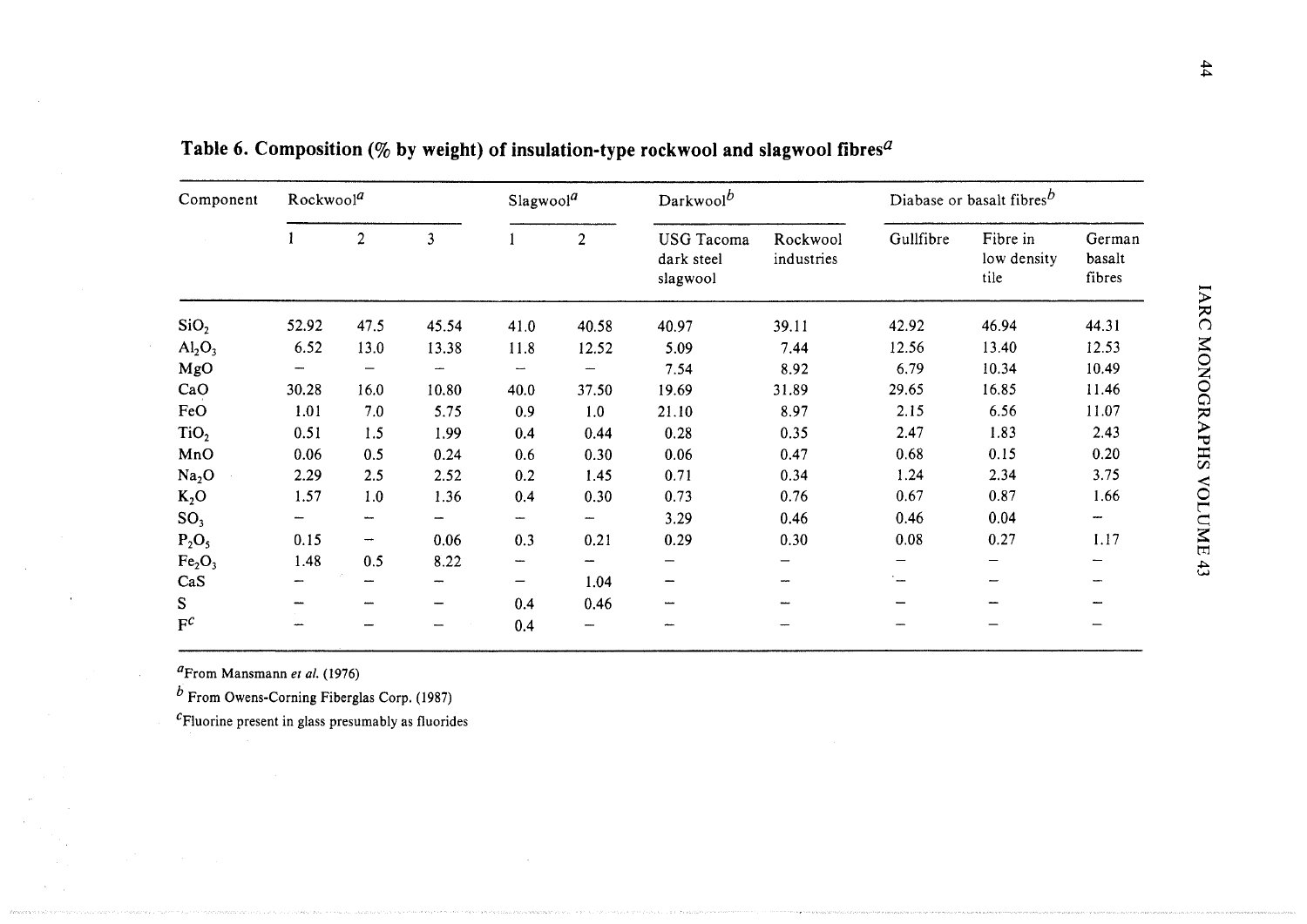## MAN-MADE MINERAL FIBRES 45

#### 1.3 Ceramic fibres

Ceramic fibres comprise a wide range of amorphous or crystallne, synthetic minerai fibres characterized by their refractory properties (i.e., stability at high temperatures). Ceramic fibres are typically made of alumina, silica and other metal oxides or, less commonly, of nonoxide materials, such as silicon carbide (Arledter  $&$  Knowles, 1964). Most ceramic fibres are composed of alumina and silica in an approximate 50/50 mixture. Monoxide ceramics, such as alumina and zirconia, are composed of at least 80% of one oxide, by definition; usually, they contain 90% or more of the base oxide, and specialty products may contain virtually 100%. Other ceramic fibres prepared for special applications may incorporate thoria, magnesia, berylia, titania, hafnia, yttria or potassium titanate. Nonoxide specialty ceramic fibres, such as silicon carbide, silicon nitride and boron nitride, have also been produced (Arledter & Knowles, 1964; Miller, 1982; US Environmental Protection Agency, 1986; Anon., 1987a).

Alumina-silica ceramic fibre may be manufactured in two types: ceramic refractory fibre and ceramic textile fibre. The main distinction between the two fibre types is their size. Ceramic textile fibres are typically longer, ranging from about 155 to 250 mm in length, and have diameters that range from 11 to 20  $\mu$ m. Refractory fibres are smaller and shorter than textile fibres, with average diameters of  $2.2-5.0 \mu m$  and lengths varying from 40 to 250 mm. Over 90% of ceramic fibres produced in the USA are refractory fibres (US Environmental Protection Agency, 1986).

Table 7 presents typical composition and Table 8 chemical and physical properties of some commercial ceramic fibres (Zircar Products, 1978a,b; Sohio Carborundum Co., 1986; Fireline, undated; 3M Center, undated; Zircar Products, undated).

| Compo-<br>nent $(\%$ by<br>weight) | Fiberfrax <sup>®</sup><br>bulk | Fiberfrax <sup>®</sup><br>long staple | Fibermax <sup>®</sup><br>bulk | Fiberfrax <sup>®</sup><br><b>HSA</b> | Alumina<br>bulk<br>$(Saffil^{\circledast})$ | Zirconia<br>bulk         | Fireline<br>ceramic | Nextel <sup>®</sup><br>312 fibre |
|------------------------------------|--------------------------------|---------------------------------------|-------------------------------|--------------------------------------|---------------------------------------------|--------------------------|---------------------|----------------------------------|
| $Al_2O_3$                          | 49.2                           | 44.0                                  | 72.0                          | 43.4                                 | 95.0                                        |                          | 95 and 97.25        | 62.0                             |
| SiO <sub>2</sub>                   | 50.5                           | 51.0                                  | 27.0                          | 53.9                                 | 5.0                                         | < 0.3                    |                     | 24.0                             |
| ZrO <sub>2</sub>                   | $\overline{\phantom{a}}$       | 5.0                                   |                               | $\overline{\phantom{0}}$             | -                                           | 92.0                     |                     |                                  |
| Fe <sub>2</sub> O <sub>3</sub>     | 0.06                           | $\overline{\phantom{m}}$              | 0.02                          | 0.8                                  |                                             | $\overline{\phantom{a}}$ | $0.97$ and $0.53$   |                                  |
| TiO <sub>2</sub>                   | 0.02                           |                                       | 0.001                         | 1.6                                  |                                             |                          | 1.27 and 0.70       |                                  |
| $K_2O$                             | 0.03                           |                                       | ÷.                            | 0.1                                  |                                             |                          |                     |                                  |
| Na <sub>2</sub> O                  | 0.20                           |                                       | 0.10                          | 0.1                                  |                                             | $\overline{\phantom{a}}$ | $0.15$ and $0.08$   |                                  |
| CaO                                |                                |                                       | 0.05                          |                                      |                                             |                          | $0.07$ and $0.04$   |                                  |
| MgO                                |                                |                                       | 0.05                          |                                      |                                             | —                        | Trace               |                                  |
| $Y_2O_3$                           |                                |                                       |                               |                                      |                                             | 8.0                      |                     |                                  |
| $B_2O_3$                           |                                |                                       |                               |                                      |                                             |                          | $0.06$ and $0.03$   | 14.0                             |

# Table 7. Typical composition of some commercial ceramic fibres<sup> $a$ </sup>